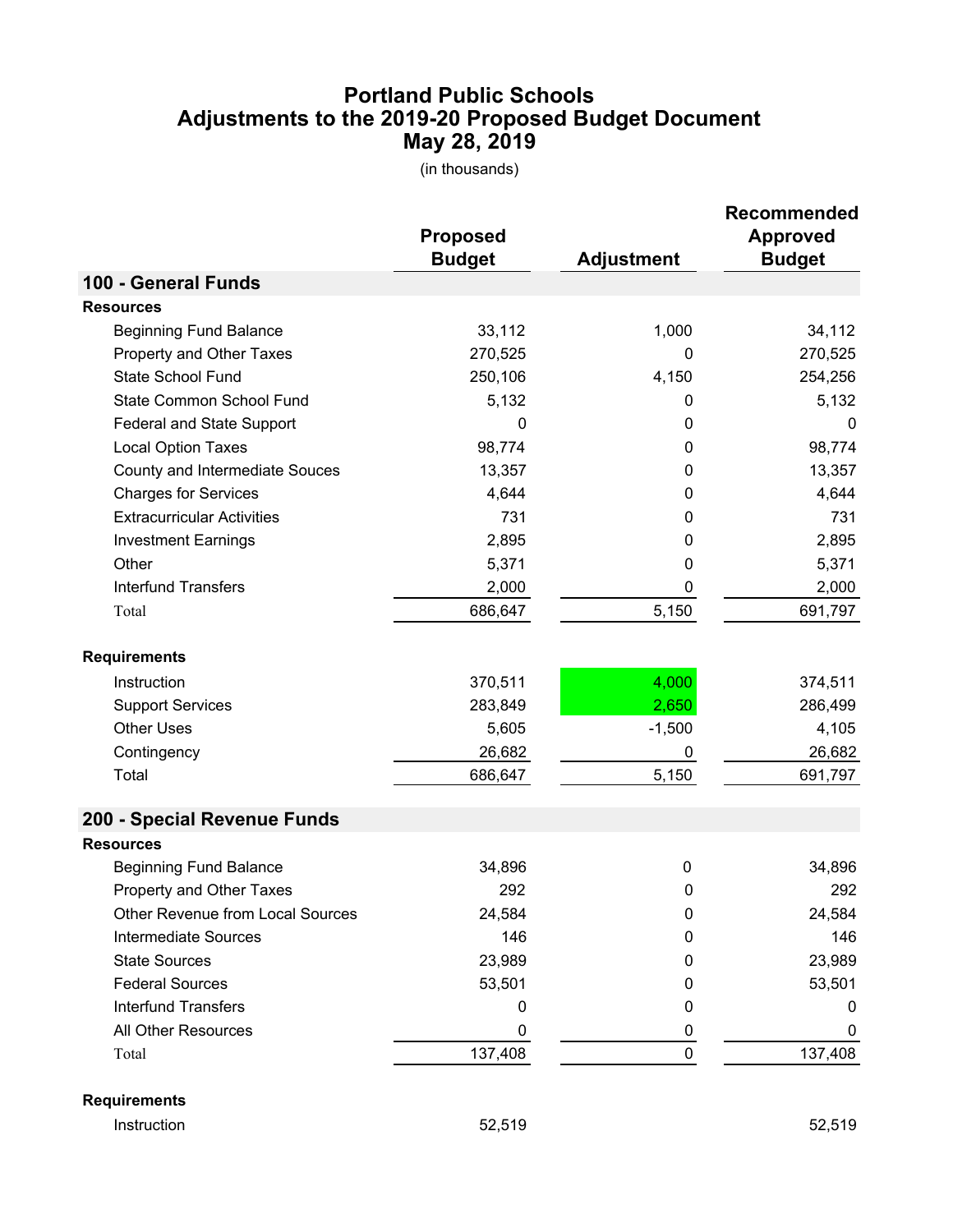| <b>Support Services</b>                                                   | 30,839           |             | 30,839           |
|---------------------------------------------------------------------------|------------------|-------------|------------------|
| <b>Enterprise and Community Svcs</b>                                      | 22,385           |             |                  |
| <b>Facilities Acquisition and Construction</b>                            | 59               |             | 59               |
| <b>Transfers of Funds</b>                                                 | 2,000            |             |                  |
| <b>Unappropriated Ending Fund Balance</b>                                 | 29,606           |             | 29,606           |
| Total                                                                     | 137,408          | $\pmb{0}$   | 137,408          |
| 300 - Debt Service Funds                                                  |                  |             |                  |
| <b>Resources</b>                                                          |                  |             |                  |
| <b>Beginning Fund Balance</b>                                             | 3,982            | 0           | 3,982            |
| Property and Other Taxes                                                  | 130,825          | 0           | 130,825          |
| <b>Other Revenue from Local Sources</b>                                   | 53,758           | 0           | 53,758           |
| <b>Federal Sources</b>                                                    | 104              | 0           | 104              |
| <b>Interfund Transfers</b>                                                | 1,724            | 0           | 1,724            |
| Total                                                                     | 190,393          | $\pmb{0}$   | 190,393          |
|                                                                           |                  |             |                  |
| <b>Requirements</b>                                                       |                  |             |                  |
| Debt Service & PERS UAL                                                   | 177,734          |             | 177,734          |
| <b>Unappropriated Ending Fund Balance</b>                                 | 12,659           |             | 12,659           |
| Total                                                                     | 190,393          | 0           | 190,393          |
| 400 - Capital Projects Funds                                              |                  |             |                  |
| <b>Resources</b>                                                          |                  |             |                  |
| <b>Beginning Fund Balance</b>                                             | 325,790          | 0           | 325,790          |
| <b>Other Revenue from Local Sources</b>                                   | 11,749           | 0           | 11,749           |
| <b>Intermediate Sources</b>                                               | 182              | 0           | 182              |
| <b>State Sources</b>                                                      | 9,500            | 1,500       | 11,000           |
| <b>Interfund Transfers</b>                                                | 2,600            | $-2,000$    | 600              |
| All Other Resources                                                       | 0                | 0           | 0                |
| Total                                                                     | 349,821          | $-500$      | 349,321          |
|                                                                           |                  |             |                  |
| <b>Requirements</b>                                                       |                  |             |                  |
| <b>Support Services</b><br><b>Facilities Acquisition and Construction</b> | 2,779<br>303,488 | $-500$      | 2,779<br>302,988 |
| <b>Transfers of Funds</b>                                                 | 620              |             | 620              |
| Contingencies                                                             | 42,933           |             | 42,933           |
| <b>Unappropriated Ending Fund Balance</b>                                 | 0                |             | 0                |
| Total                                                                     | 349,821          | $-500$      | 349,321          |
| 600 - Internal Service Funds                                              |                  |             |                  |
| <b>Resources</b>                                                          |                  |             |                  |
| <b>Beginning Fund Balance</b>                                             | 8,105            | $\mathbf 0$ | 8,105            |
| <b>Other Revenue from Local Sources</b>                                   | 3,796            | 0           | 3,796            |
| <b>State Sources</b>                                                      | 177              | 0           | 177              |
| Total                                                                     | 12,078           | $\mathbf 0$ | 12,078           |
|                                                                           |                  |             |                  |